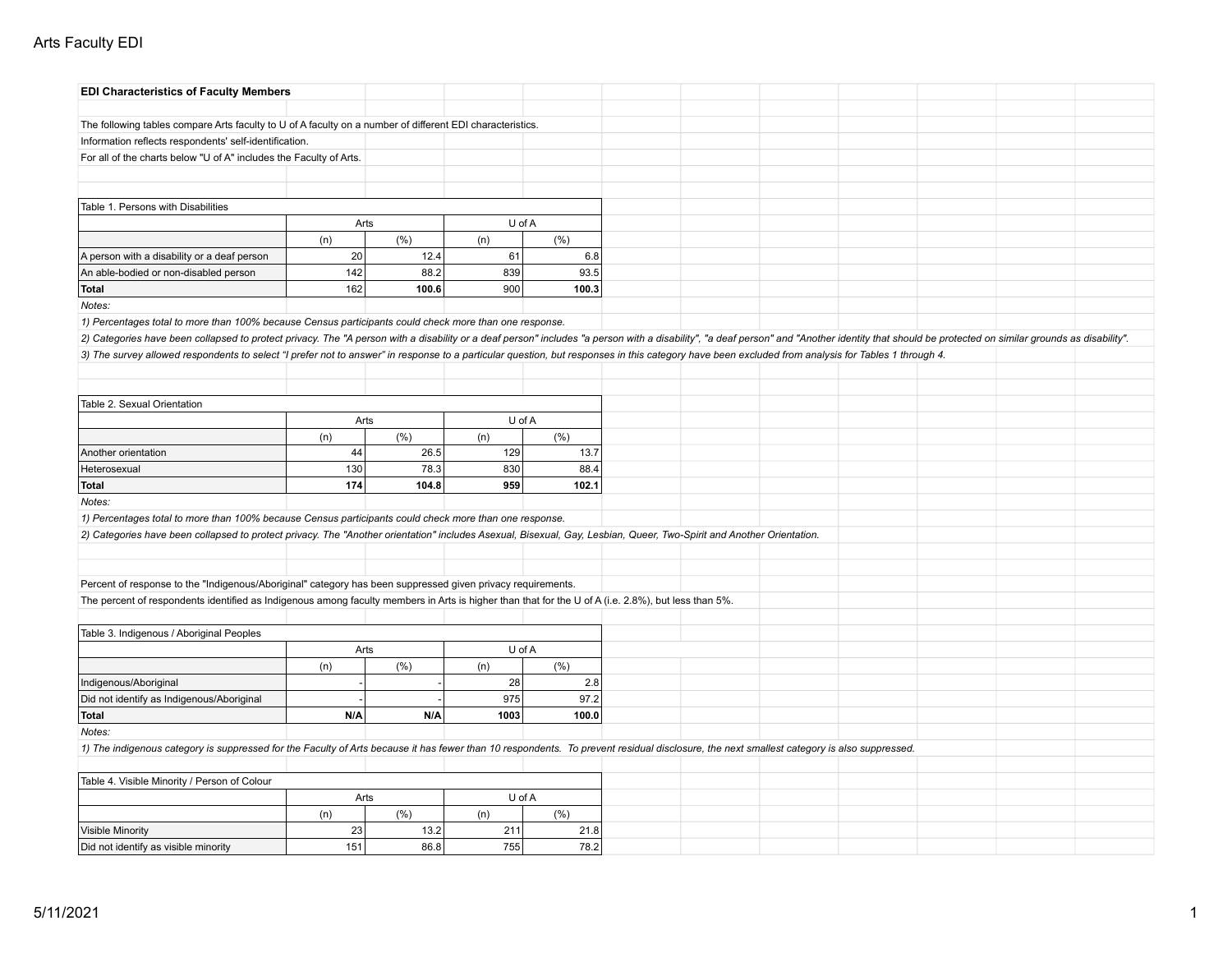## Arts Faculty EDI

| Total                                                                                                                                                                         | 174            | 100.0 | 966       | 100.0 |                |       |  |  |  |
|-------------------------------------------------------------------------------------------------------------------------------------------------------------------------------|----------------|-------|-----------|-------|----------------|-------|--|--|--|
| Notes:                                                                                                                                                                        |                |       |           |       |                |       |  |  |  |
| 1) "Did not identify as visible minority" includes all individuals who did not indicate they identify as visible minority.                                                    |                |       |           |       |                |       |  |  |  |
|                                                                                                                                                                               |                |       |           |       |                |       |  |  |  |
|                                                                                                                                                                               |                |       |           |       |                |       |  |  |  |
| Numbers pertaining to gender identity categories were too small to report while protecting privacy. As such, tables 5 through 7 report biological sex as sourced from HCM.    |                |       |           |       |                |       |  |  |  |
| Comparing tables 5 and 6 indicates that while the proportion of female and male Faculty of Arts members is roughly equal, a greater number of survey respondents were female. |                |       |           |       |                |       |  |  |  |
|                                                                                                                                                                               |                |       |           |       |                |       |  |  |  |
| Table 5. Biological Sex - Survey Respondents Only                                                                                                                             |                |       |           |       |                |       |  |  |  |
|                                                                                                                                                                               |                | Arts  | U of A    |       |                |       |  |  |  |
|                                                                                                                                                                               | (n)            | (% )  | (n)       | (% )  |                |       |  |  |  |
| Female (HR)                                                                                                                                                                   | 119            | 62.0  | 490       | 45.7  |                |       |  |  |  |
| Male (HR)                                                                                                                                                                     | 73             | 38.0  | 583       | 54.3  |                |       |  |  |  |
| Total                                                                                                                                                                         | 192            | 100.0 | 1073      | 100.0 |                |       |  |  |  |
|                                                                                                                                                                               |                |       |           |       |                |       |  |  |  |
| Table 6. Biological Sex - Survey Population (incl. Non-Respondents)                                                                                                           |                |       |           |       |                |       |  |  |  |
|                                                                                                                                                                               | U of A<br>Arts |       |           |       |                |       |  |  |  |
|                                                                                                                                                                               | (n)            | (% )  | (n)       | (% )  |                |       |  |  |  |
| Female (HR)                                                                                                                                                                   | 154            | 49.2  | 777       | 37.9  |                |       |  |  |  |
| Male (HR)                                                                                                                                                                     | 159            | 50.8  | 1274      | 62.1  |                |       |  |  |  |
| Total                                                                                                                                                                         | 313            | 100.0 | 2051      | 100.0 |                |       |  |  |  |
|                                                                                                                                                                               |                |       |           |       |                |       |  |  |  |
|                                                                                                                                                                               | 61.3%          |       |           |       |                |       |  |  |  |
| As seen from table 7, the Faculty of Arts differs from the overall U of A in that the proportion of female professors does not significantly decrease as rank increases.      |                |       |           |       |                |       |  |  |  |
|                                                                                                                                                                               |                |       |           |       |                |       |  |  |  |
| Table 7. Biological Sex - Survey Population (incl. Non-Respondents) by Rank                                                                                                   |                |       |           |       |                |       |  |  |  |
|                                                                                                                                                                               | Assistant      |       | Associate |       | Full Professor |       |  |  |  |
|                                                                                                                                                                               | (n)            | (% )  | (n)       | (% )  | (n)            | (% )  |  |  |  |
| Faculty - Arts only                                                                                                                                                           |                |       |           |       |                |       |  |  |  |
| Female (HR)                                                                                                                                                                   | 20             | 47.6  | 66        | 53.2  | 68             | 46.3  |  |  |  |
| Male (HR)                                                                                                                                                                     | 22             | 52.4  | 58        | 46.8  | 79             | 53.7  |  |  |  |
| Total                                                                                                                                                                         | 42             | 100.0 | 124       | 100.0 | 147            | 100.0 |  |  |  |
| Faculty - U of A (incl. Arts)                                                                                                                                                 |                |       |           |       |                |       |  |  |  |
| Female (HR)                                                                                                                                                                   | 193            | 51.6  | 284       | 43.8  | 299            | 29.1  |  |  |  |
| Male (HR)                                                                                                                                                                     | 181            | 48.4  | 364       | 56.2  | 729            | 70.9  |  |  |  |
| Total                                                                                                                                                                         | 374            | 100.0 | 648       | 100.0 | 1028           | 100.0 |  |  |  |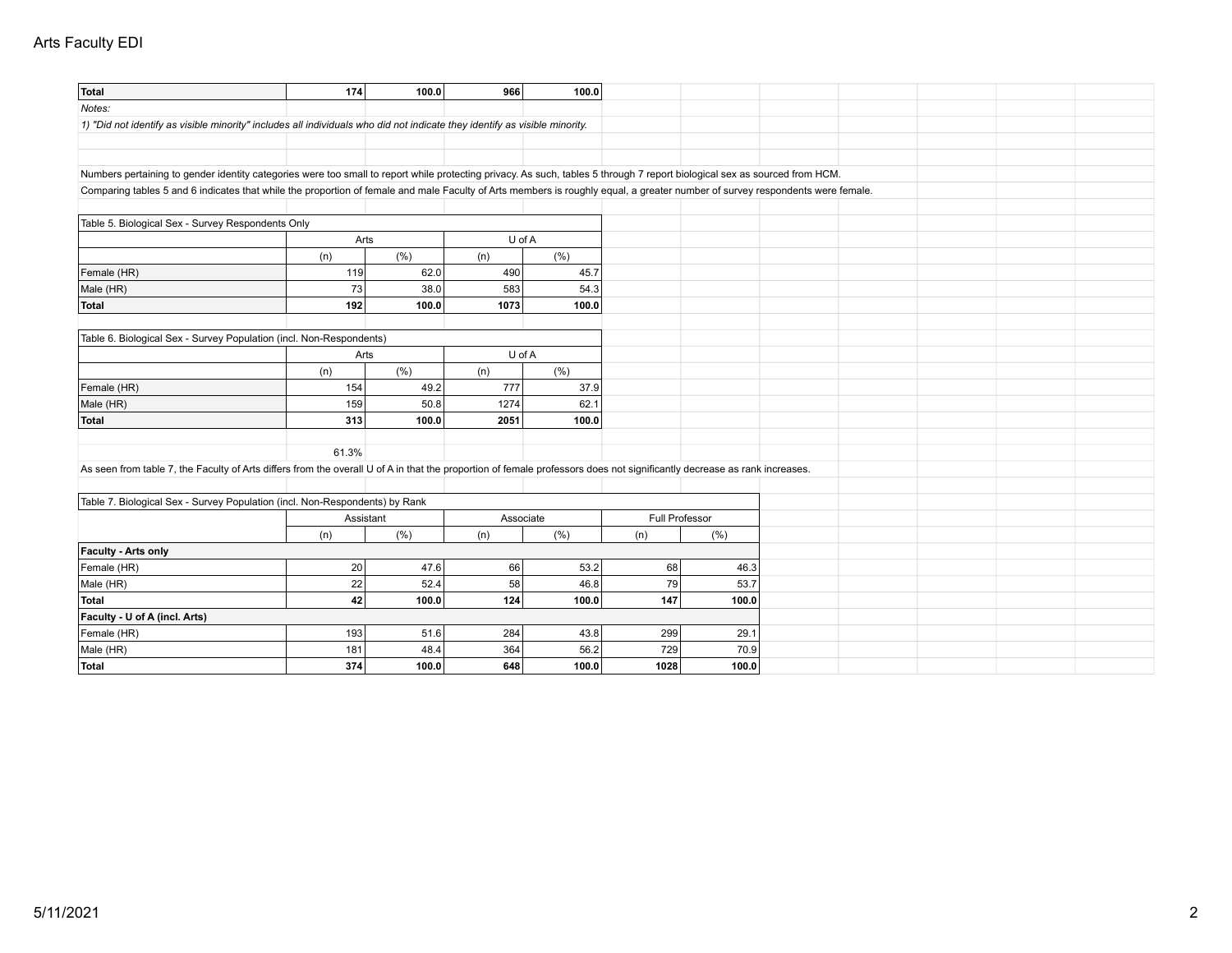| <b>EDI Characteristics Comparison</b>                                                                                                                                                     |                      |      |                     |      |  |  |
|-------------------------------------------------------------------------------------------------------------------------------------------------------------------------------------------|----------------------|------|---------------------|------|--|--|
| <b>For Arts only</b>                                                                                                                                                                      |                      |      |                     |      |  |  |
|                                                                                                                                                                                           |                      |      |                     |      |  |  |
| <b>Persons with Disabilities</b>                                                                                                                                                          |                      |      |                     |      |  |  |
|                                                                                                                                                                                           | Arts - All Employees |      | Arts - Faculty Only |      |  |  |
|                                                                                                                                                                                           | (n)                  | (%)  | (n)                 | (% ) |  |  |
| A person with a disability or a deaf person                                                                                                                                               | 44                   | 10.0 | 20                  | 12.4 |  |  |
| An able-bodied or non-disabled person                                                                                                                                                     | 398                  | 90.5 | 142                 | 88.2 |  |  |
| **Not comparable due to suppression                                                                                                                                                       |                      |      |                     |      |  |  |
| Visible Minority / Person of Colour                                                                                                                                                       |                      |      |                     |      |  |  |
|                                                                                                                                                                                           | Arts - All Employees |      | Arts - Faculty Only |      |  |  |
|                                                                                                                                                                                           | (n)                  | (%)  | (n)                 | (% ) |  |  |
| <b>Visible Minority</b>                                                                                                                                                                   | 75                   | 16.0 | 23                  | 13.2 |  |  |
| Did not identify as visible minority                                                                                                                                                      | 394                  | 84.0 | 151                 | 86.8 |  |  |
| *Not found in the report                                                                                                                                                                  |                      |      |                     |      |  |  |
| <b>Sexual Orientation</b>                                                                                                                                                                 |                      |      |                     |      |  |  |
|                                                                                                                                                                                           | Arts - All Employees |      | Arts - Faculty Only |      |  |  |
|                                                                                                                                                                                           | (n)                  | (%)  | (n)                 | (% ) |  |  |
| Another orientation                                                                                                                                                                       | 111                  | 24.6 | 44                  | 26.5 |  |  |
| Heterosexual                                                                                                                                                                              | 361                  | 79.9 | 130                 | 78.3 |  |  |
| Indigenous / Aboriginal Peoples                                                                                                                                                           |                      |      |                     |      |  |  |
|                                                                                                                                                                                           | Arts - All Employees |      | Arts - Faculty Only |      |  |  |
|                                                                                                                                                                                           | (n)                  | (% ) | (n)                 | (% ) |  |  |
| Indigenous/Aboriginal                                                                                                                                                                     | 14                   | 2.9  |                     |      |  |  |
| Did not identify as Indigenous/Aboriginal                                                                                                                                                 | 474                  | 97.1 |                     |      |  |  |
| Notes:                                                                                                                                                                                    |                      |      |                     |      |  |  |
| 1) The indigenous category is suppressed for the Faculty of Arts because it has fewer than 10 respondents. To prevent residual disclosure, the next smallest category is also suppressed. |                      |      |                     |      |  |  |
| <b>HCM - population</b>                                                                                                                                                                   |                      |      |                     |      |  |  |
|                                                                                                                                                                                           | Arts - All Employees |      | Arts - Faculty Only |      |  |  |
|                                                                                                                                                                                           | (n)                  | (% ) | (n)                 | (% ) |  |  |
| Female (HR)                                                                                                                                                                               | 499                  | 57.6 | 154                 | 49.2 |  |  |
| Male (HR)                                                                                                                                                                                 | 366                  | 42.3 | 159                 | 50.8 |  |  |
|                                                                                                                                                                                           |                      |      |                     |      |  |  |
|                                                                                                                                                                                           |                      |      |                     |      |  |  |